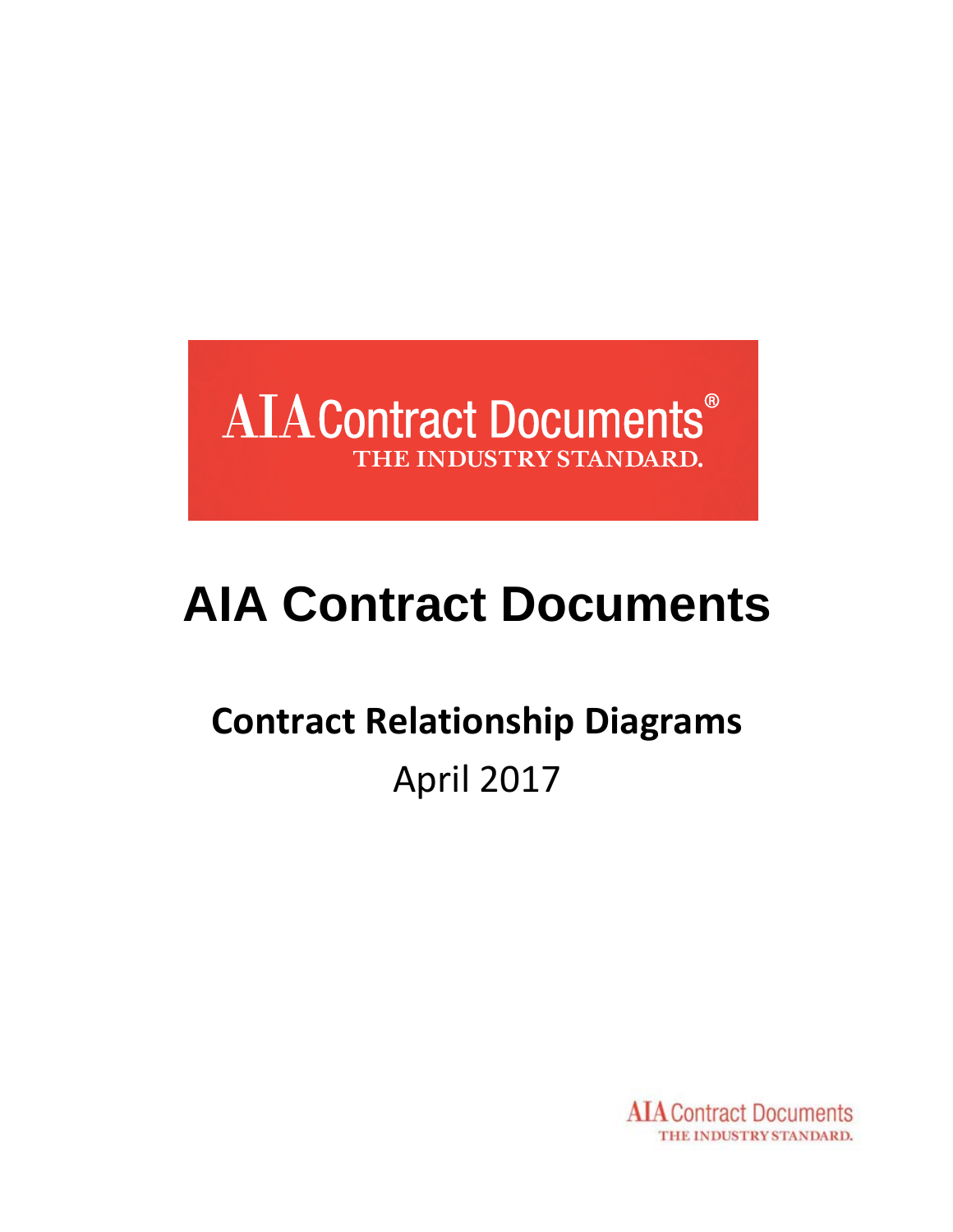### **Conventional (A201) Design-Bid-Build**

### **Key Attributes**

- For use when the Owner's project is divided into separate contracts for design (Architect) and construction (Contractor).
- Suitable for conventional project delivery (design-bid-build).
- Owner retains Architect.
- Architect and his/her Consultants prepare drawings and specifications.
- Architect assists Owner in obtaining bids/proposals, and then Owner awards contract(s) for construction.
- Contractor(s) and Surety(ies) obligate to Owner for bid, performance and payment bonds.
- Contractor and Subcontractors build the work.
- AIA Documents A101™, A102™, and A103™ each include a separate Exhibit A, Insurance and Bonds, that is used to establish key insurance terms for the Project.



### **Conventional (A201) Design‐Bid‐Build Contract Relationships**

DOCUMENTS: AIA Documents **A101**™, Owner/Contractor Agreement—Stipulated Sum; **A102**™, O/C Agreement—Cost of the Work Plus a Fee, with GMP; **A103**™, O/C Agreement—Cost of the Work Plus a Fee, No GMP; **A104**™, Abbreviated O/C Agreement; **A201**™, General Conditions of the Contract for Construction; **A310**™, Bid Bond; **A312**™, Performance Bond/ Payment Bond; **A401**™, Contractor/Subcontractor Agreement; **B101**™, Owner/Architect Agreement; **B103**™, O/A Agreement— Complex Project; **B104**™, Abbreviated O/A Agreement; **C103**™, Owner/Consultant Agreement; and **C401**™, Architect/Consultant Agreement.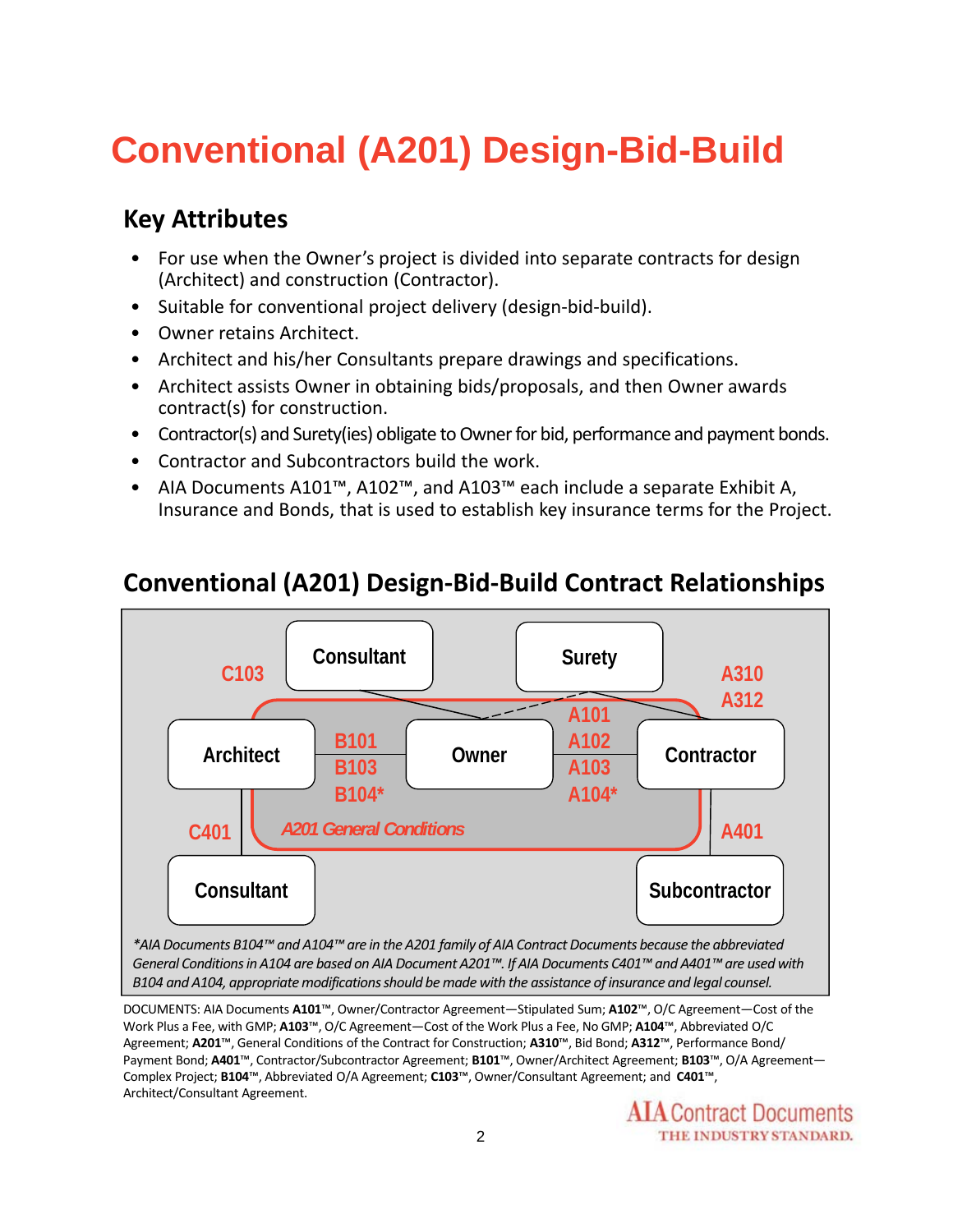### **Small Projects**

### **Key Attributes**

- Suitable for projects of relatively low cost and brief duration.
- These documents—AIA Documents B105™ and A105™—are, in effect, conventional Design‐Bid‐Build documents (i.e., AIA Documents B101™ and A101™ /A201™) "stripped down" to the essentials.
- These documents feature the use of Stipulated Sum and Integrated General Conditions.

### **Small Projects Contract Relationships**



DOCUMENTS: AIA Documents **A105**™, Short Form Owner/Contractor Agreement; and **B105**™, Short Form Owner/Architect Agreement.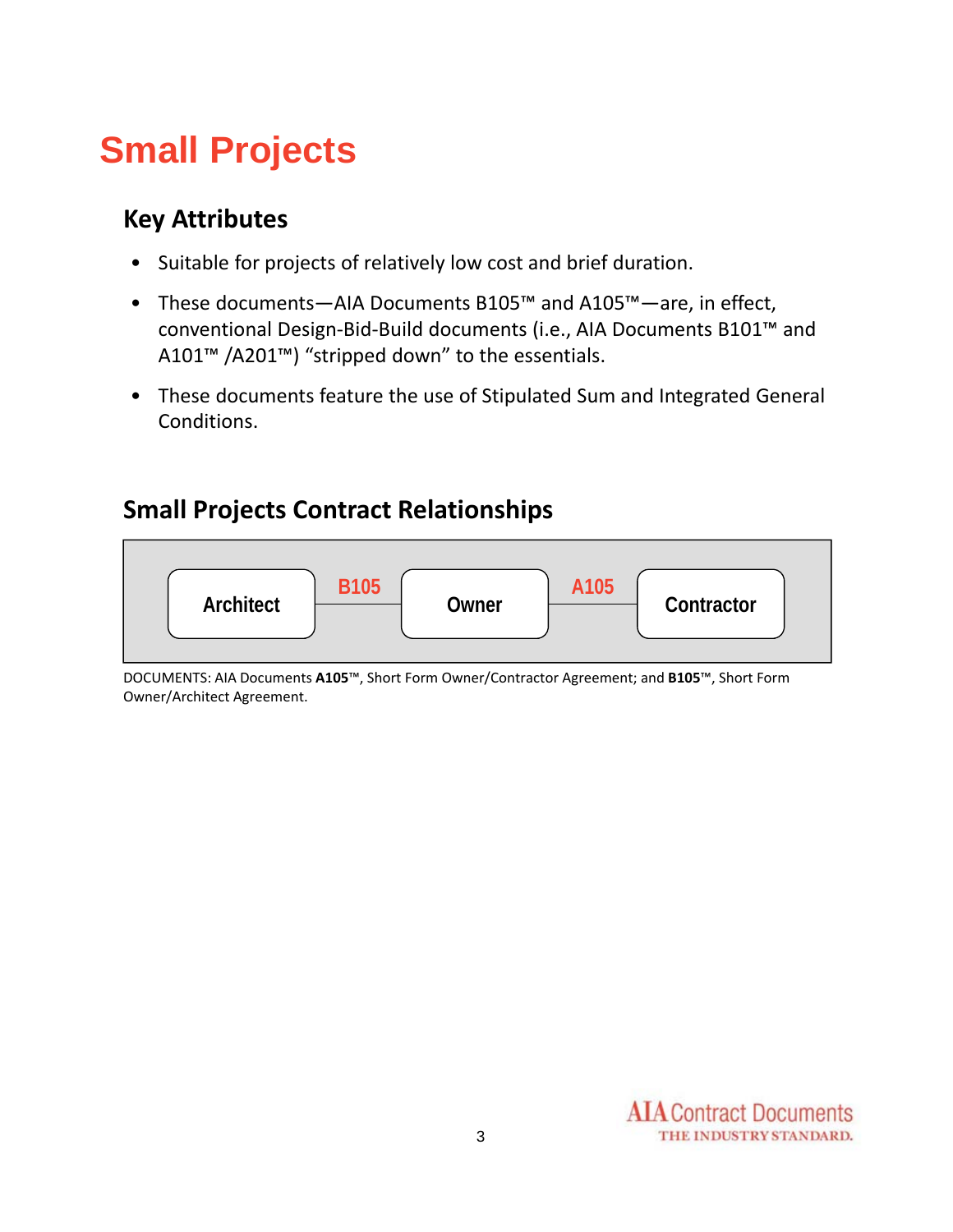### **Construction Manager as Adviser (CMa)**

### **Key Attributes**

- Owner retains an Architect and a Construction Manager, who acts as an additional adviser to the Owner.
- Prime Contractor(s) and Subcontractor(s) are responsible for construction.
- Construction Manager gives Owner construction management advice through design and construction phases — increased expertise in managing a project from start to finish.
- Versions of AIA Documents A132™, A232™, B132™ and C132™ developed specifically for use on sustainable projects are also available (e.g., designated as AIA Document A132™−2009 SP).



### **CMa (2009) Contract Relationships**

DOCUMENTS: AIA Documents **A132**™, Owner/Contractor Agreement, CMa Edition; **A232**™, General Conditions of the Contract for Construction, CMa Edition; **A401**™, Contractor/Subcontractor Agreement; **B132**™, Owner/Architect Agreement, CMa Edition; **C132**™, Owner/Construction Manager as Advisor Agreement; and **C401**™, Architect/Consultant Agreement.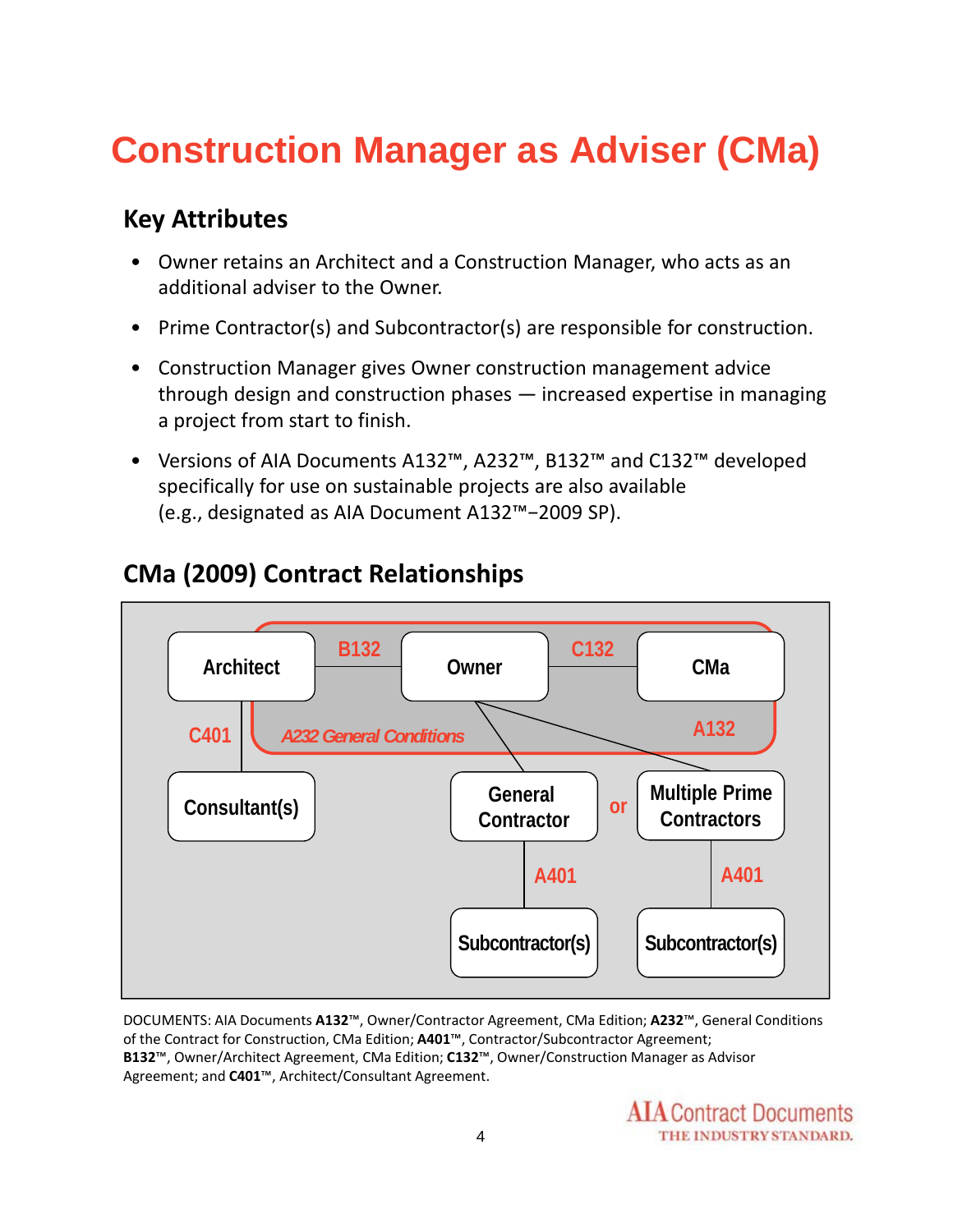### **Construction Manager as Constructor (CMc)**

### **Key Attributes**

- Single party (Construction Manager) provides construction management services in pre-construction phase AND then completes construction (Constructor).
- Gives Construction Manager (Constructor) responsibility and control over construction work via direct contract(s) with Subcontractor(s).
- Construction phase services are paid on the basis of cost of work plus a fee either with (AIA Document A133 ™) or without (AIA Document A134 ™) a Guaranteed Maximum Price.
- Versions of AIA Documents A133™ and A134™ developed specifically for use on sustainable projects are also available (e.g., designated as AIA Document A133™−2009 SP).

### **CMc (2009) Contract Relationships**



DOCUMENTS: AIA Documents **A133**™, Owner/Construction Manager as Constructor Agreement, where the basis of payment is the Cost of the Work Plus a Fee with a Guaranteed Maximum Price; **A134**™, Owner/Construction Manager as Constructor Agreement, where the basis of payment is the Cost of the Work Plus a Fee without a Guaranteed Maximum Price; **A201**™, General Conditions of the Contract for Construction; **A401**™, Contractor/Subcontractor Agreement; **B133**™, Owner/Architect Agreement, Construction Manager as Constructor Edition; and **C401**™, Architect/Consultant Agreement.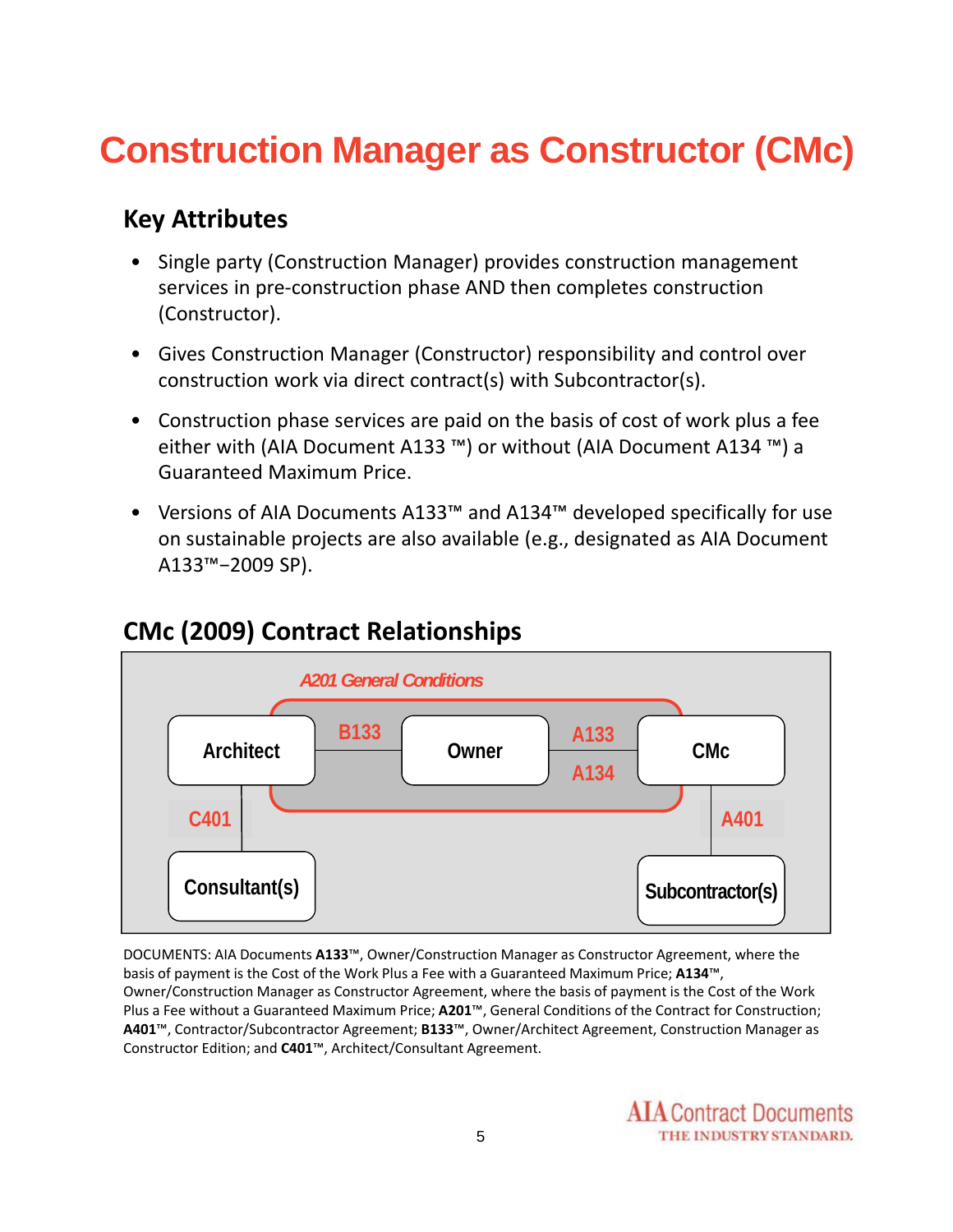### **Design-Build**

### **Key Attributes**

- Owner enters into a contract with a single entity Design-Builder.
- Design‐Builder is then obligated to both design and construct the project.
- Owner may also hire a Consultant to assist Owner in working with Design-Builder.
- Design-Builder then enters into contracts with Architect and/or Construction Contractor(s), if necessary.
- Design‐Builder may be
	- a Developer or Single Purpose Entity (design and construction in one shop).
	- an Architect‐led organization.
	- a Contractor‐led organization (most often the case).
- For a one or two family residential project, see AIA Document A145 ™—2015, Owner Design/Builder Agreement for a One or Two Family Residential Project

### **Design‐Build Contract Relationships**



DOCUMENTS: AIA Documents **A141**™, Owner/Design‐Builder Agreement; **A145**™, Owner/Design‐Builder Agreement for a One or Two Family Residential Project; **A142**™, Design‐Builder/Contractor Agreement; **A441**™, Contractor/Subcontractor Agreement for a Design‐Build Project; **B143**™, Design‐Builder/Architect Agreement; **C141**™, Owner/Consultant Agreement for a Design‐Build Project; and **C441**™, Architect/Consultant Agreement for a Design‐Build Project.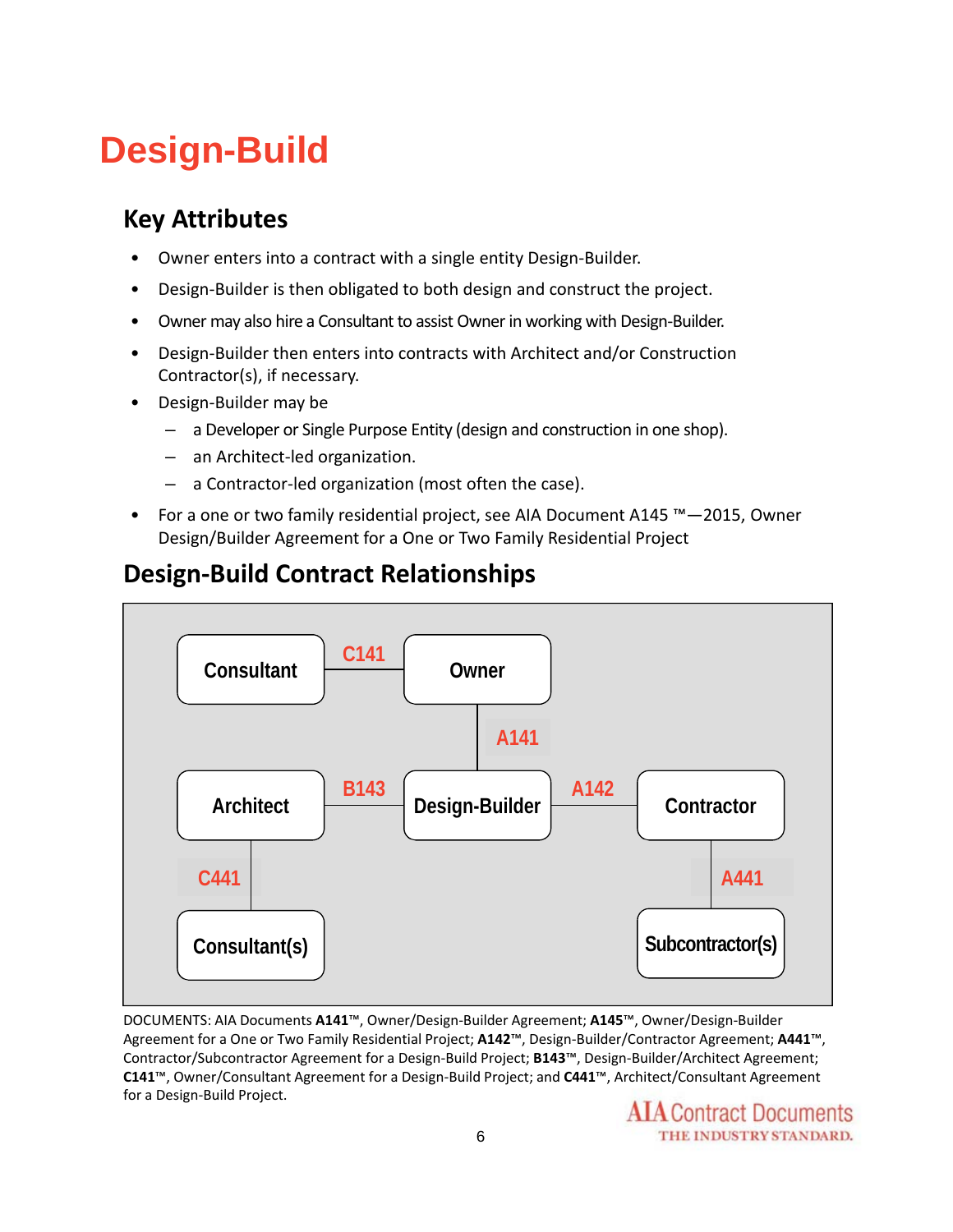### **Program Management – Multiple Projects**

### **Key Attributes**

- For use in a program with more than one project. Suitable for conventional project delivery (design‐bid‐build).
- Owner retains a Program Manager to assist the owner in an advisory capacity, on matters that impact the entire program, during design and construction.
- Owner retains a Design Manager to assist the owner and the program manager in developing and establishing program. Design Manager develops the program's Design Standards and performs schematic design and design development services for each project to develop a Transfer Package for the architect of record for each project in the program.
- Owner retains Architect(s) of Record to complete the design and perform construction administration services for each Project.
- Contractor(s) and Subcontractors build the work.



#### **Program Management Contract Relationships**

DOCUMENTS: AIA Documents **B171**™, Owner/Design Manager Agreement, for use in a Multiple Project Program; **B172**™, Owner/Architect Agreement, for Architect of Record Services; and **C171**™, Owner/Program Manager Agreement, for use in a Multiple Project Program.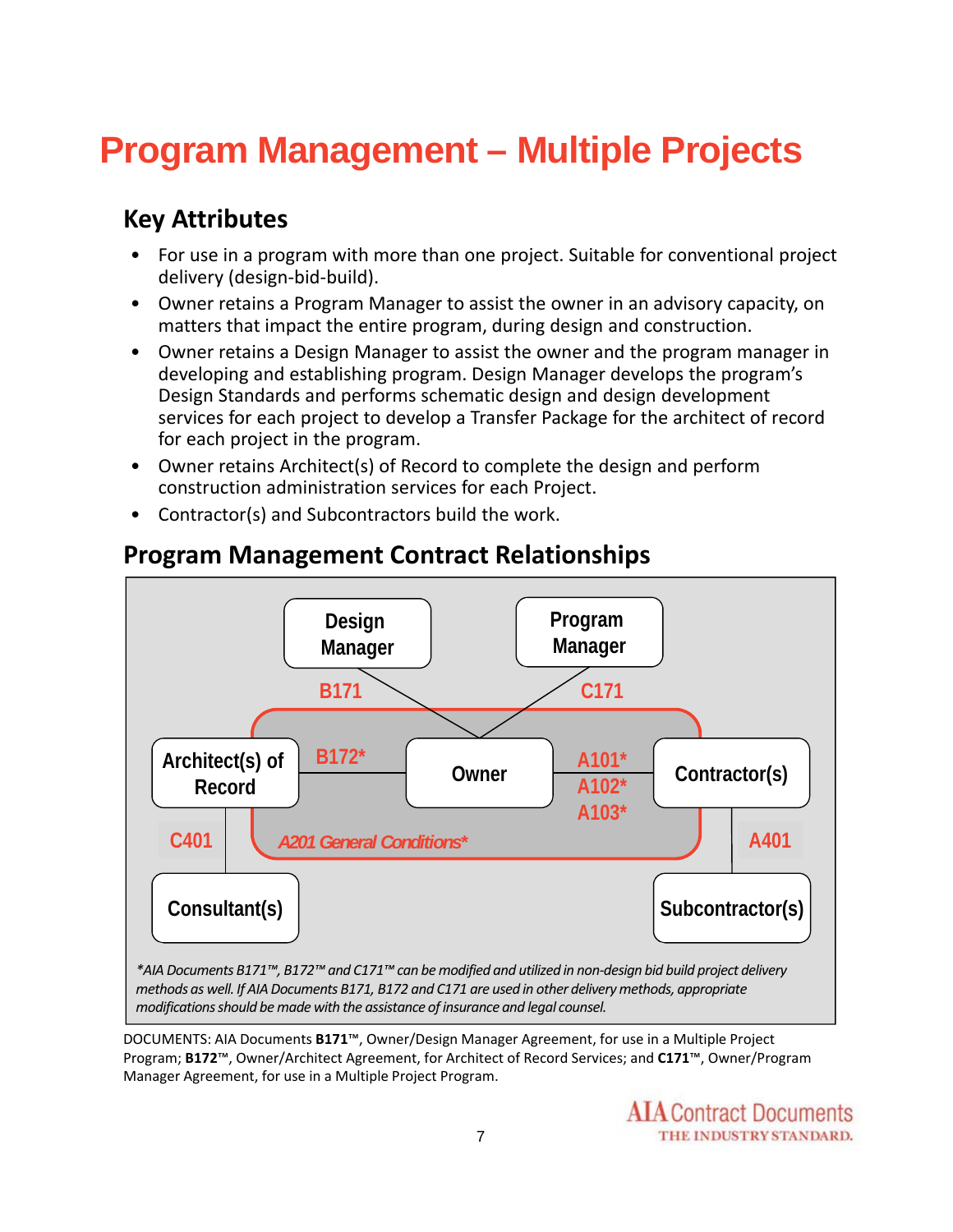### **Program Management – Single Project**

### **Key Attributes**

- For use on a single project. Suitable for conventional project delivery (design‐bid‐ build).
- Owner retains a program manager to assist the owner in an advisory capacity on matters that impact the project during design and construction.
- Owner retains an architect to design the project and perform construction administration services.
- Contractor(s) and subcontractors build the work.



#### **Program Management – Single Project**

DOCUMENTS: AIA Documents **C172**™, Owner/Program Manager Agreement, for use on a Single Project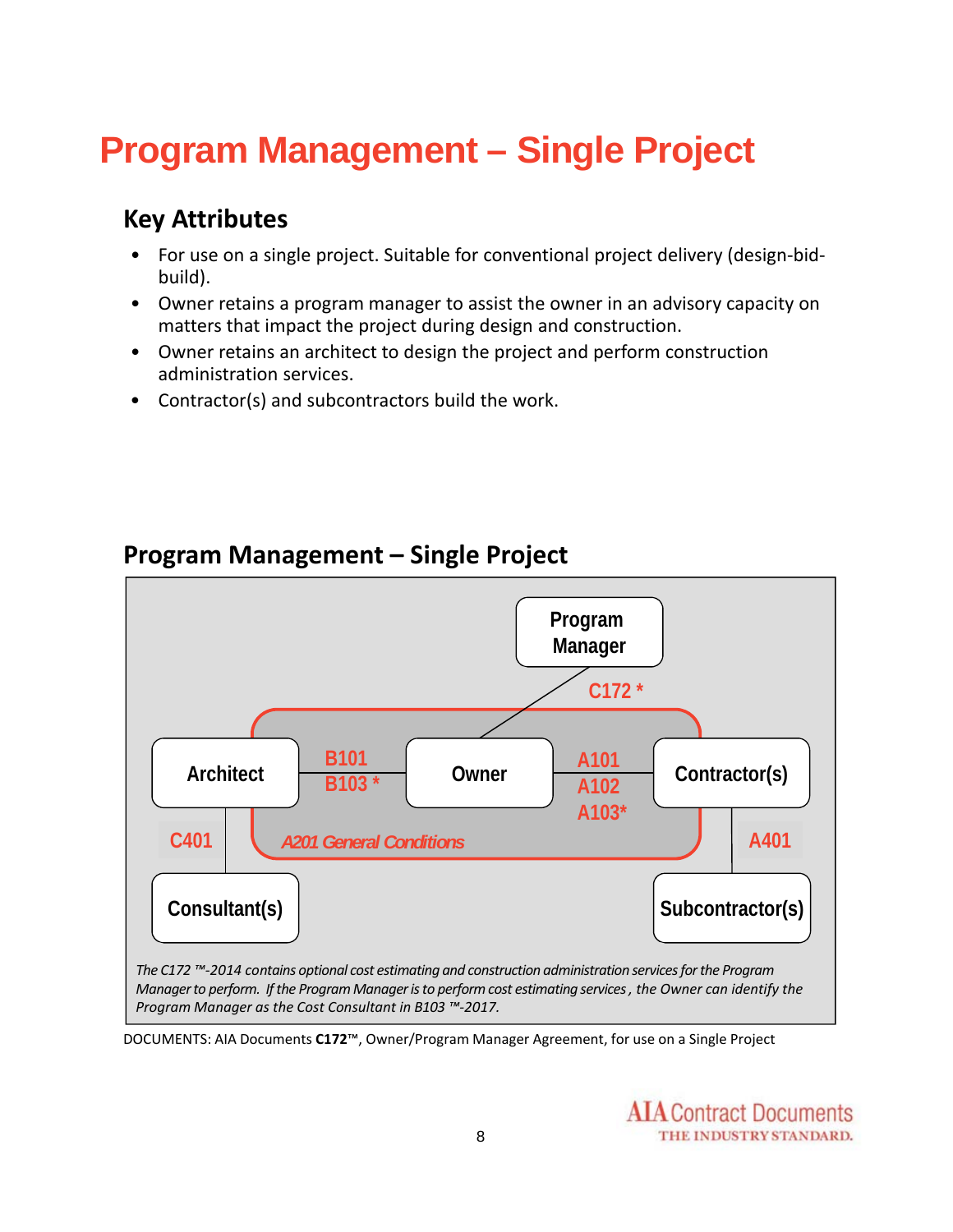### **Integrated Project Delivery (IPD): Transitional Documents**

### **Key Attributes**

- Integrated Project Delivery is an emerging process, and these Transitional Agreements are a comfortable first step to IPD .
- A collaborative project delivery approach that utilizes the talents and insights of all project participants through all phases of design and construction.
- Structured similar to existing Construction Manager as Constructor agreements.



#### **IPD Transitional Documents Contract Relationships**

DOCUMENTS: AIA Documents **A401**™, Contractor/Subcontractor Agreement; **A295**™, General Conditions of the Contract for Integrated Project Delivery; and **C401**™, Architect/Consultant Agreement.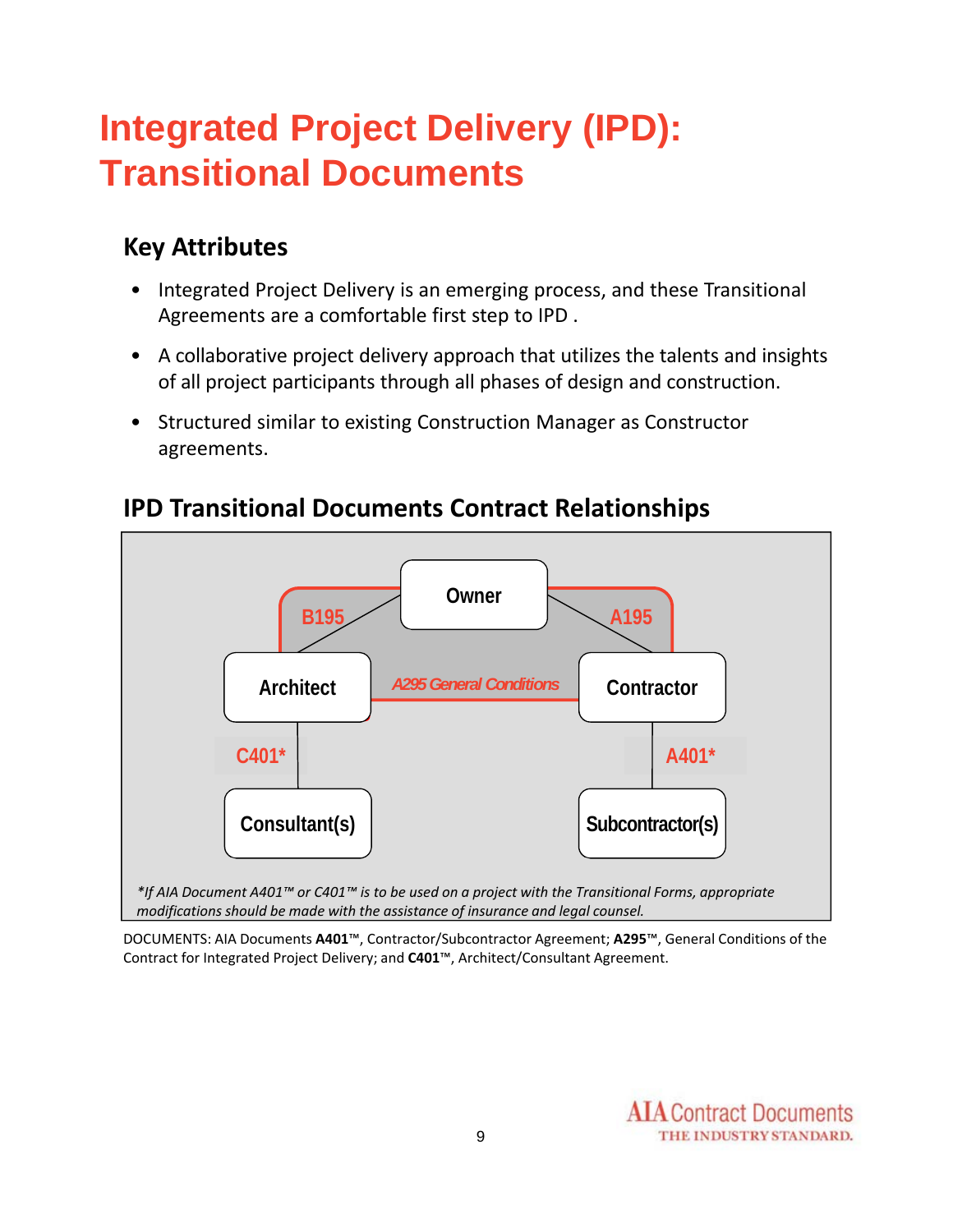### **Integrated Project Delivery (IPD): Multi-Party Agreement**

### **Key Attributes**

- These Agreements more fully integrate the project parties into IPD.
- Owner, Architect and Contractor, at a minimum, enter into one contract (Multi‐Party Agreement).
- The Multi-Party Agreement allows for sharing of risk and reward in a fully integrated collaborative process.



#### **IPD Multi‐Party Agreement Contract Relationships**

DOCUMENTS: AIA Documents **A401**™, Contractor/Subcontractor Agreement; **C191**™, Multi‐Party Agreement for Integrated Project Delivery; and **C401**™, Architect/Consultant Agreement.